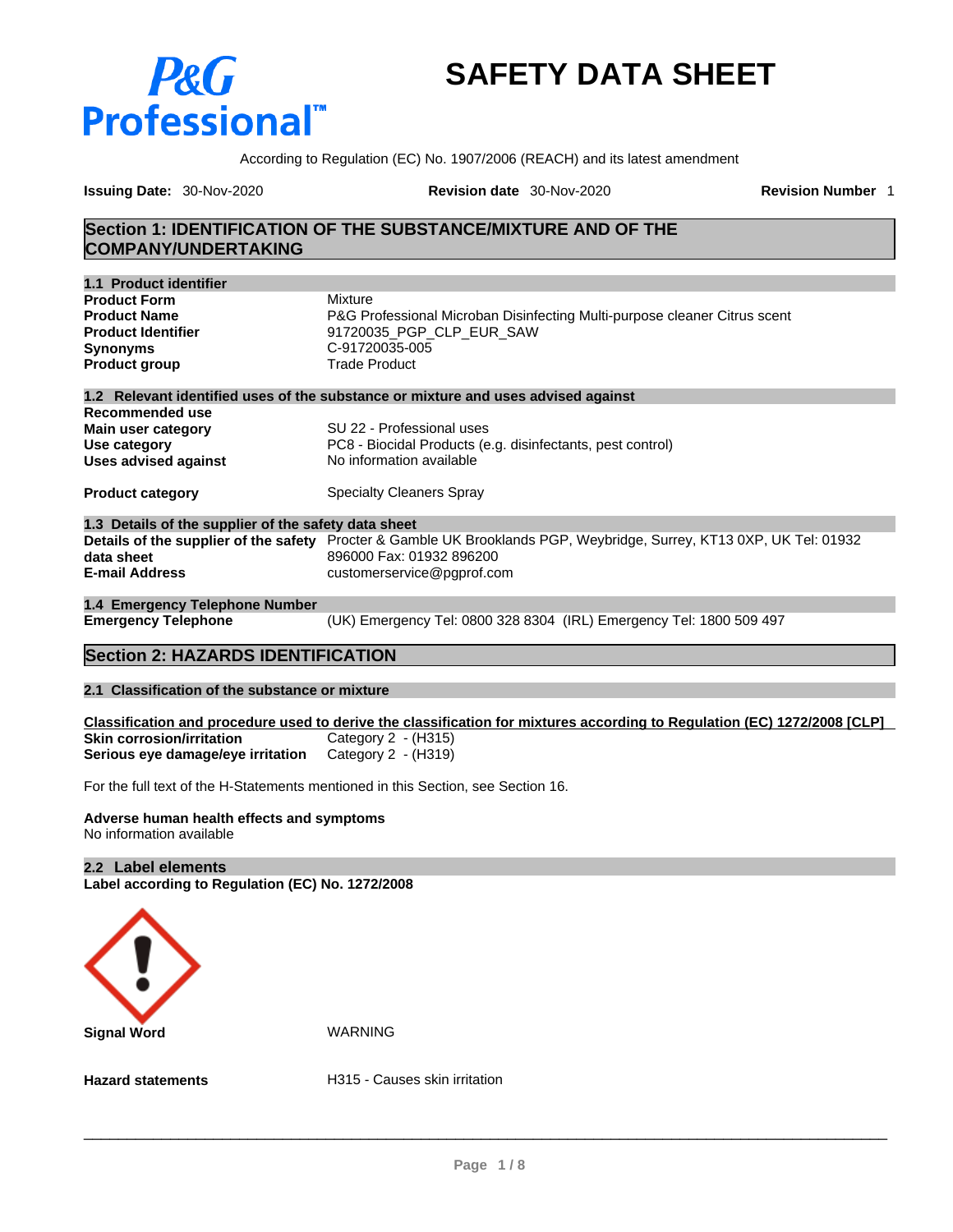|                                 | H319 - Causes serious eye irritation                                                                                                                                                                                                                                                                                                                                            |
|---------------------------------|---------------------------------------------------------------------------------------------------------------------------------------------------------------------------------------------------------------------------------------------------------------------------------------------------------------------------------------------------------------------------------|
| <b>Precautionary Statements</b> | P102 - Keep out of reach of children<br>P305 + P351 - IF IN EYES: Rinse cautiously with water for several minutes<br>P302 + P352 - IF ON SKIN: Wash with plenty of water<br>P260 - Do not breathe spray<br>P501 - Dispose of contents/container to hazardous or special waste collection point, in<br>accordance with local, regional, national and/or international regulation |
|                                 |                                                                                                                                                                                                                                                                                                                                                                                 |

#### **2.3 Other hazards**

**Other hazards which do not result** No presence of PBT and vPvB ingredients. **in classification**

# **Section 3: COMPOSITION/INFORMATION ON INGREDIENTS**

#### **3.1 Substances**

Not relevant.

#### **3.2 Mixtures**

| <b>Chemical name</b>  | <b>CAS No</b> | <b>EC No</b> |           |    | REACH Registration   Weight-%   Classification according to M-Factor   M-Factor |                     |  |
|-----------------------|---------------|--------------|-----------|----|---------------------------------------------------------------------------------|---------------------|--|
|                       |               |              | <b>No</b> |    | <b>Regulation (EC) No.</b>                                                      | $\vert$ (long-term) |  |
|                       |               |              |           |    | 1272/2008 [CLP]                                                                 |                     |  |
| Dicapryl/Dicaprylyl   | 68424-95-3    | 270-331-5    |           | <1 | Acute Tox. 4 (Oral) (H302)                                                      |                     |  |
| Dimonium Chloride     |               |              |           |    | Acute Tox. 4 (Dermal) (H312)                                                    |                     |  |
|                       |               |              |           |    | Skin Corr. 1B(H314)                                                             |                     |  |
|                       |               |              |           |    | Aquatic Acute 1(H400)                                                           |                     |  |
| Benzalkonium Chloride | 68424-85-1    | 270-325-2    |           | <1 | Acute Tox. 4 (Oral)(H302)                                                       |                     |  |
|                       |               |              |           |    | Skin Corr. 1B(H314)                                                             |                     |  |
|                       |               |              |           |    | Aquatic Acute 1(H400)                                                           |                     |  |

For the full text of the H-Statements mentioned in this Section, see Section 16.

#### **Section 4: FIRST AID MEASURES**

| 4.1 Description of first-aid measures |                                                                                                                                                                                                          |
|---------------------------------------|----------------------------------------------------------------------------------------------------------------------------------------------------------------------------------------------------------|
| <b>Inhalation</b>                     | IF INHALED: Remove victim to fresh air and keep at rest in a position comfortable for<br>breathing. Call a POISON CENTER or doctor/physician if exposed or you feel unwell.                              |
| <b>Skin contact</b>                   | IF ON SKIN: Wash with plenty of water and soap. Take off contaminated clothing and wash<br>before reuse. If skin irritation or rash occurs: Get medical advice/attention. Discontinue use<br>of product. |
| Eye contact                           | IF IN EYES: Rinse cautiously with water for several minutes. Remove contact lenses, if<br>present and easy to do. Continue rinsing. Immediately call a POISON CENTER or<br>doctor/physician.             |
| Ingestion                             | IF SWALLOWED: Rinse mouth. DO NOT induce vomiting. Immediately call a POISON<br>CENTER or doctor/physician.                                                                                              |

**Symptoms/injuries after inhalation** Coughing. Sneezing. Headache. Drowsiness. Dizziness. Shortness of breath. **Symptoms/injuries after skin contact**  Redness. Swelling. Dryness. Itching. **Symptoms/injuries after eye contact** Severe pain. Redness. Swelling. Blurred vision. Oral mucosal or gastro-intestinal irritation. Nausea. Vomiting. Excessive secretion. Diarrhea.

**4.3 Indication of any immediate medical attention and special treatment needed** Refer to section 4.1.

# **Section 5: FIRE FIGHTING MEASURES**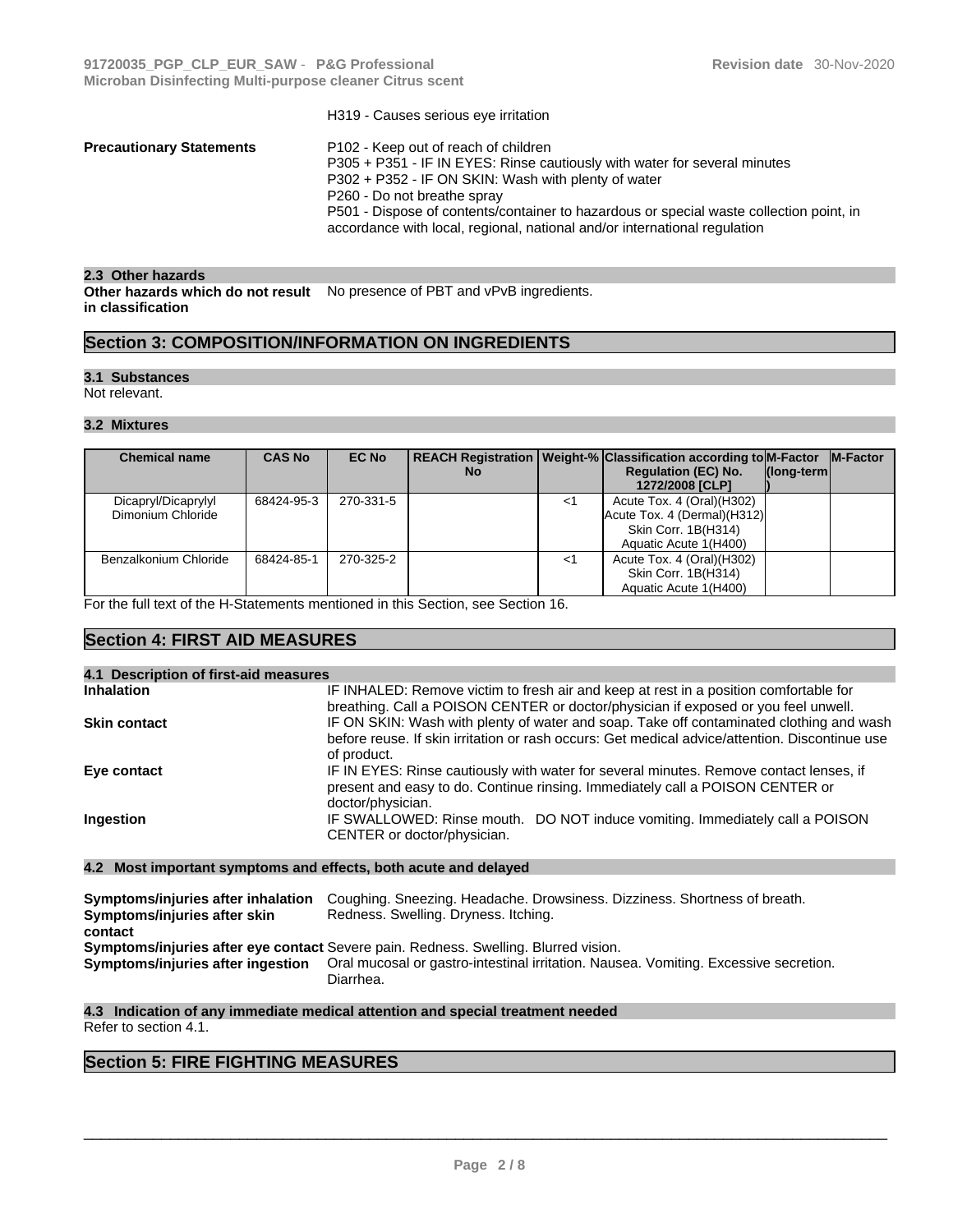| 5.1 Extinguishing media<br>Suitable extinguishing media          | Dry chemical powder. Alcohol resistant foam. Carbon dioxide (CO <sub>2</sub> ).                                                                                                         |
|------------------------------------------------------------------|-----------------------------------------------------------------------------------------------------------------------------------------------------------------------------------------|
| <b>Extinguishing Media Which Must</b>                            | Not relevant.                                                                                                                                                                           |
| Not Be Used For Safety Reasons                                   |                                                                                                                                                                                         |
| 5.2 Special hazards arising from the substance or mixture        |                                                                                                                                                                                         |
| <b>Fire Hazard</b>                                               | No fire hazard - Non-combustible                                                                                                                                                        |
| <b>Explosion hazard</b>                                          | Product is not explosive.                                                                                                                                                               |
| <b>Reactivity</b>                                                | No dangerous reaction known under conditions of normal use                                                                                                                              |
| 5.3 Advice for firefighters                                      |                                                                                                                                                                                         |
| Special protective equipment for<br>fire-fighters                | No specific firefighting instructions required.                                                                                                                                         |
| Protective equipment and<br>precautions for firefighters         | In case of inadequate ventilation wear respiratory protection.                                                                                                                          |
| <b>Section 6: ACCIDENTAL RELEASE MEASURES</b>                    |                                                                                                                                                                                         |
|                                                                  | 6.1 Personal precautions, protective equipment and emergency procedures                                                                                                                 |
| For non-emergency personnel                                      | Wear suitable gloves and eye/face protection.                                                                                                                                           |
| Advice for emergency responders                                  | Wear suitable gloves and eye/face protection.                                                                                                                                           |
| <b>6.2 Environmental precautions</b>                             |                                                                                                                                                                                         |
| <b>Environmental precautions</b>                                 | Consumer products ending up down the drain after use. Prevent soil and water pollution.<br>Prevent spreading in sewers. Beware of vapors accumulating to form explosive                 |
|                                                                  | concentrations. Vapors can accumulate in low areas.                                                                                                                                     |
| 6.3 Methods and materials for containment and cleaning up        |                                                                                                                                                                                         |
| <b>Methods for containment</b>                                   | Scoop absorbed substance into closing containers.                                                                                                                                       |
| Methods for cleaning up                                          | Small quantities of liquid spill:. take up in non-combustible absorbent material and shovel                                                                                             |
|                                                                  | into container for disposal. Large Spills:. contain released substance, pump into suitable<br>containers. This material and its container must be disposed of in a safe way, and as per |
|                                                                  | local legislation.                                                                                                                                                                      |
| <b>Other information</b>                                         | Not relevant.                                                                                                                                                                           |
| 6.4 Reference to other sections                                  |                                                                                                                                                                                         |
| <b>Other information</b>                                         | Refer to Sections 8 and 13.                                                                                                                                                             |
| <b>Section 7: HANDLING AND STORAGE</b>                           |                                                                                                                                                                                         |
| 7.1 Precautions for safe handling                                |                                                                                                                                                                                         |
| Advice on safe handling                                          | Avoid contact with eyes. Avoid contact with skin. Do not eat, drink or smoke when using this                                                                                            |
|                                                                  | product. Do not handle until all safety precautions have been read and understood.                                                                                                      |
| 7.2 Conditions for safe storage, including any incompatibilities |                                                                                                                                                                                         |
| <b>Technical measures/Storage</b><br>conditions                  | Store in original container. Refer to section 10.                                                                                                                                       |
| Incompatible products                                            | Refer to section 10.                                                                                                                                                                    |
| <b>Incompatible Materials</b>                                    | Refer to section 10                                                                                                                                                                     |
| Prohibitions on mixed storage                                    | Not relevant.                                                                                                                                                                           |
| Requirements for storage rooms<br>and containers                 | Store in a cool area. Store in a dry area.                                                                                                                                              |
| 7.3 Specific end uses                                            |                                                                                                                                                                                         |
| Refer to section 1.2.                                            |                                                                                                                                                                                         |
|                                                                  | <b>Section 8: EXPOSURE CONTROLS/PERSONAL PROTECTION</b>                                                                                                                                 |
| 8.1 Control parameters                                           |                                                                                                                                                                                         |
|                                                                  |                                                                                                                                                                                         |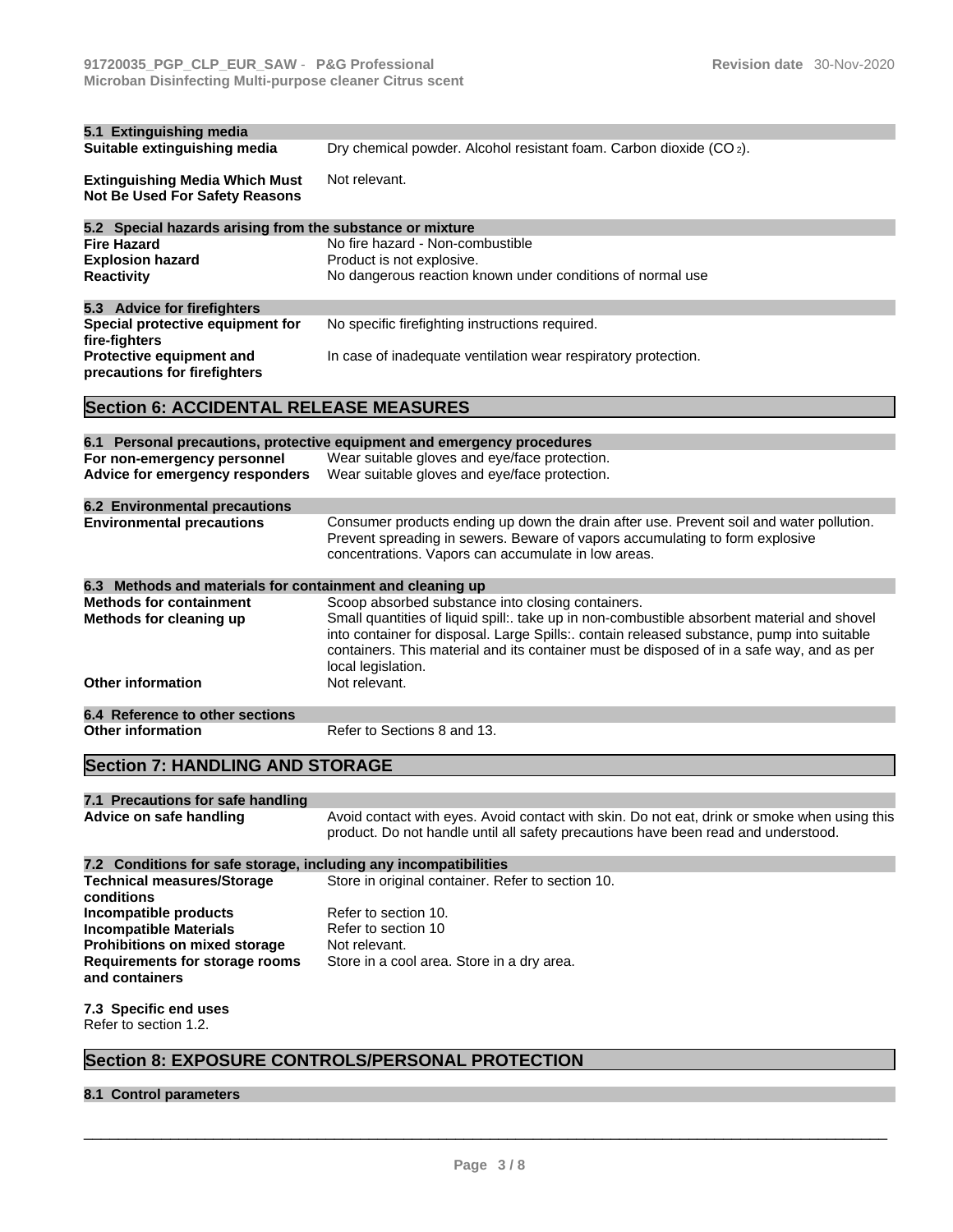#### **National Occupational Exposure Limits** No information available

| 8.2 Exposure controls                  |                                                                                                                                                                                                                     |
|----------------------------------------|---------------------------------------------------------------------------------------------------------------------------------------------------------------------------------------------------------------------|
| Appropriate engineering controls       | No information available                                                                                                                                                                                            |
| Personal protective equipment          | Protective personal equipment only required in case of professional use or for large packs<br>(not for household packs). For consumer use please follow recommendation as indicated<br>on the label of the product. |
| <b>Hand Protection</b>                 | Not relevant.                                                                                                                                                                                                       |
| <b>Eye Protection</b>                  | Not relevant.                                                                                                                                                                                                       |
| <b>Skin and Body Protection</b>        | Not relevant.                                                                                                                                                                                                       |
| <b>Respiratory Protection</b>          | Not relevant.                                                                                                                                                                                                       |
| <b>Thermal hazards</b>                 | Not relevant.                                                                                                                                                                                                       |
| <b>Environmental exposure controls</b> | Prevent that the undiluted product reaches surface waters.                                                                                                                                                          |

# **Section 9: PHYSICAL AND CHEMICAL PROPERTIES**

| 9.1 Information on basic physical and chemical properties |                               |                                                                                                                                                                |  |  |
|-----------------------------------------------------------|-------------------------------|----------------------------------------------------------------------------------------------------------------------------------------------------------------|--|--|
| <b>Property</b>                                           | <b>Value / Units</b>          | <b>Test Method / Notes</b>                                                                                                                                     |  |  |
| Appearance                                                | ∟iquid                        |                                                                                                                                                                |  |  |
| Physical state                                            | Liquid                        |                                                                                                                                                                |  |  |
| Color                                                     | Clear                         |                                                                                                                                                                |  |  |
| <b>Odor</b>                                               | pleasant (perfume)            |                                                                                                                                                                |  |  |
| Odor threshold                                            | No Data Available             | Perceived odor at typical use conditions                                                                                                                       |  |  |
| þН                                                        | 8.5 - 10.5                    |                                                                                                                                                                |  |  |
| Melting point / freezing point                            | No Data Available             | Not available. This property is not relevant for the safety and<br>classification of this product                                                              |  |  |
| Boiling point / boiling range                             | 93 - 107 °C                   |                                                                                                                                                                |  |  |
| Flash point                                               | No Flash to Boiling<br>(NFTB) | No Flash to Boiling (NFTB)                                                                                                                                     |  |  |
| <b>Relative Evaporation Rate</b><br>(butylacetate=1)      | No data available             | Not available. This property is not relevant for the safety and<br>classification of this product                                                              |  |  |
| Flammability (solid, gas)                                 | Not relevant                  | Not applicable. This property is not relevant for liquid product<br>forms                                                                                      |  |  |
| Upper/lower flammability or<br>explosive limits           | No data available             | Not available. This property is not relevant for the safety and<br>classification of this product                                                              |  |  |
| Vapor pressure                                            | No data available             | Not available. This property is not relevant for the safety and<br>classification of this product                                                              |  |  |
| <b>Relative density</b>                                   | 1.0062                        |                                                                                                                                                                |  |  |
| <b>Solubility</b>                                         | Soluble in water              |                                                                                                                                                                |  |  |
| <b>Partition coefficient</b>                              | Not available                 | Not applicable. This property is not relevant for mixtures                                                                                                     |  |  |
| Autoignition temperature                                  | No data available             | Not available. This property is not relevant for the safety and<br>classification of this product                                                              |  |  |
| <b>Decomposition temperature</b>                          | No data available             | Not available. This property is not relevant for the safety and<br>classification of this product                                                              |  |  |
| <b>Viscosity</b>                                          | $1-10$ cps                    |                                                                                                                                                                |  |  |
| <b>Explosive properties</b>                               | No data available             | Not applicable. This product is not classified as explosive as it<br>does not contain any substances which possesses explosive<br>properties CLP (Art 14 (2)). |  |  |
| <b>Oxidizing properties</b>                               | No Data Available             | Not applicable. This product is not classified as oxidizing as it                                                                                              |  |  |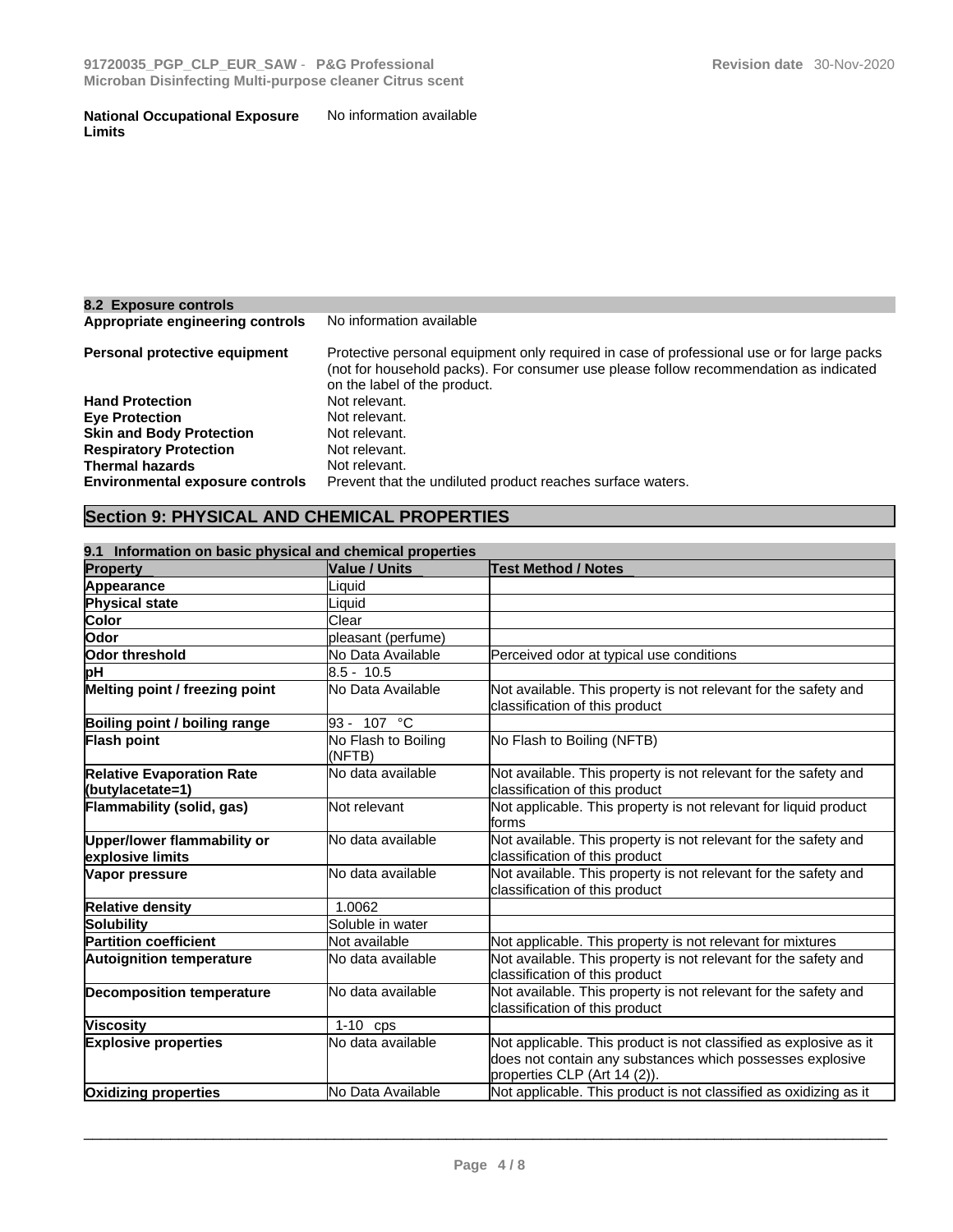|--|

# **9.2 Other information**

**No information available.** 

# **Section 10: STABILITY AND REACTIVITY**

#### **10.1 Reactivity**

No dangerous reactions known.

#### **10.2 Chemical stability**

Stable under normal conditions.

#### **10.3 Possibility of hazardous reactions**

See section 10.1 on reactivity for more information.

#### **10.4 Conditions to Avoid**

None under normal use conditions.

#### **10.5 Incompatible materials**

Not relevant.

#### **10.6 Hazardous Decomposition Products**

None under normal use conditions.

# **Section 11: TOXICOLOGICAL INFORMATION**

#### **11.1 Information on toxicological effects**

#### **Mixture**

| <b>Acute toxicity</b>             |                                | Not Classified. Based on the available data, the classification criteria are not met. |
|-----------------------------------|--------------------------------|---------------------------------------------------------------------------------------|
| <b>Skin corrosion/irritation</b>  | Causes skin irritation.        |                                                                                       |
| Serious eye damage/eye irritation | Causes serious eye irritation. |                                                                                       |
| <b>Skin sensitization</b>         |                                | Not Classified. Based on the available data, the classification criteria are not met. |
| <b>Respiratory sensitization</b>  |                                | Not Classified. Based on the available data, the classification criteria are not met. |
| Germ cell mutagenicity            |                                | Not Classified. Based on the available data, the classification criteria are not met. |
| <b>Carcinogenicity</b>            |                                | Not Classified. Based on the available data, the classification criteria are not met. |
| <b>Reproductive toxicity</b>      |                                | Not Classified. Based on the available data, the classification criteria are not met. |
| <b>STOT - single exposure</b>     |                                | Not Classified. Based on the available data, the classification criteria are not met. |
| <b>STOT - repeated exposure</b>   |                                | Not Classified. Based on the available data, the classification criteria are not met. |
| <b>Aspiration hazard</b>          |                                | Not Classified. Based on the available data, the classification criteria are not met. |

#### **Substances in the mixture**

Based on available data, the classification criteria are not met

# **Section 12: ECOLOGICAL INFORMATION**

| 12.1 Toxicity                      |                                                                                                                                                                                                                                               |
|------------------------------------|-----------------------------------------------------------------------------------------------------------------------------------------------------------------------------------------------------------------------------------------------|
| <b>Ecotoxicity effects</b>         | No known adverse effects on the functioning of water treatment plants under normal use<br>conditions as recommended. The product is not considered harmful to aquatic organisms<br>nor to cause long-term adverse effects in the environment. |
| 12.2 Persistence and degradability |                                                                                                                                                                                                                                               |
| Persistence and degradability      | No information available.                                                                                                                                                                                                                     |
| 12.3 Bioaccumulative potential     |                                                                                                                                                                                                                                               |
| <b>Bioaccumulative potential</b>   | No information available.                                                                                                                                                                                                                     |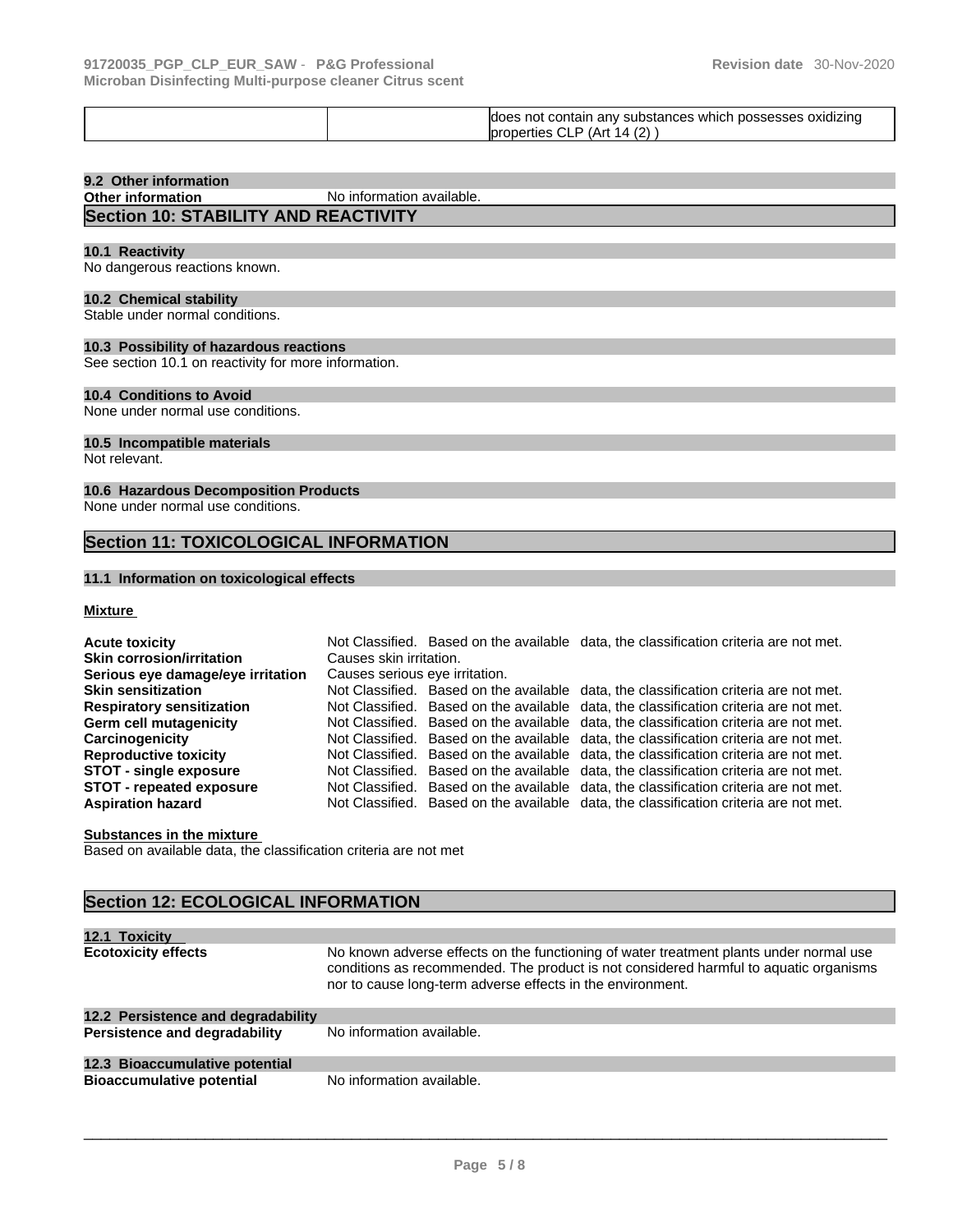| <b>Mobility</b>                                      | No information available.                                                                                                                                                                                                                                                                                                                                                                                                                                                                  |  |  |  |
|------------------------------------------------------|--------------------------------------------------------------------------------------------------------------------------------------------------------------------------------------------------------------------------------------------------------------------------------------------------------------------------------------------------------------------------------------------------------------------------------------------------------------------------------------------|--|--|--|
| 12.5 Results of PBT and vPvB assessment              |                                                                                                                                                                                                                                                                                                                                                                                                                                                                                            |  |  |  |
| <b>PBT and vPvB assessment</b>                       | This mixture does not contain any substances that are assessed to be a PBT or a vPvB.                                                                                                                                                                                                                                                                                                                                                                                                      |  |  |  |
| 12.6 Other adverse effects                           |                                                                                                                                                                                                                                                                                                                                                                                                                                                                                            |  |  |  |
| Other adverse effects                                | No information available.                                                                                                                                                                                                                                                                                                                                                                                                                                                                  |  |  |  |
| <b>Section 13: DISPOSAL CONSIDERATIONS</b>           |                                                                                                                                                                                                                                                                                                                                                                                                                                                                                            |  |  |  |
| 13.1 Waste treatment methods                         |                                                                                                                                                                                                                                                                                                                                                                                                                                                                                            |  |  |  |
| <b>Waste from Residues/Unused</b><br><b>Products</b> | Dispose of in accordance with local regulations.                                                                                                                                                                                                                                                                                                                                                                                                                                           |  |  |  |
| <b>Disposal Recommendations</b>                      | The waste codes/waste designations below are in accordance with EWC. Waste must be<br>delivered to an approved waste disposal company. Waste is to be kept separate from other<br>types of waste until its disposal. Do not throw waste product into the sewer. Where possible<br>recycling is preferred to disposal or incineration. Empty, uncleaned packaging need the<br>same disposal considerations as filled packaging. For handling waste, see measures<br>described in section 7. |  |  |  |
| <b>EWC Waste Disposal No</b>                         | 20 01 29 <sup>*</sup> - detergents containing dangerous substances<br>15 01 10* - packaging containing residues of or contaminated by dangerous substances                                                                                                                                                                                                                                                                                                                                 |  |  |  |

# **13.2 Additional information**

**12.4 Mobility in soil** 

# **Section 14: TRANSPORT INFORMATION**

**IMDG**

|            | 14.1 UN number                                               | Not relevant  |
|------------|--------------------------------------------------------------|---------------|
|            | 14.2 UN proper shipping name                                 | Not relevant  |
|            | 14.3 Transport hazard class(es)                              | Not relevant  |
|            | 14.4 Packing group                                           | Not relevant  |
|            | 14.5 Marine pollutant                                        | Not regulated |
|            | 14.7 Transport in bulk according to No information available |               |
|            | Annex II of MARPOL and the IBC                               |               |
| Code       |                                                              |               |
|            |                                                              |               |
|            | 14.1 UN number                                               | Not relevant  |
|            | 14.2 UN proper shipping name                                 | Not relevant  |
|            | 14.3 Transport hazard class(es)                              | Not relevant  |
|            | 14.4 Packing group                                           | Not relevant  |
|            | 14.5 Marine pollutant                                        | Not regulated |
|            |                                                              |               |
| <b>ADR</b> |                                                              |               |
|            | 14.1 UN number                                               | Not relevant  |
|            | 14.2 UN proper shipping name                                 | Not relevant  |
|            | 14.3 Transport hazard class(es)                              | Not relevant  |
|            | 14.4 Packing group                                           | Not relevant  |
|            | 14.5 Marine pollutant                                        | Not regulated |
|            |                                                              |               |
| <b>RID</b> |                                                              |               |
|            |                                                              |               |
|            | 14.1 UN number                                               | Not relevant  |
|            | 14.2 UN proper shipping name                                 | Not relevant  |
| 14.3       |                                                              |               |
|            | 14.4 Packing group                                           | Not relevant  |
|            |                                                              |               |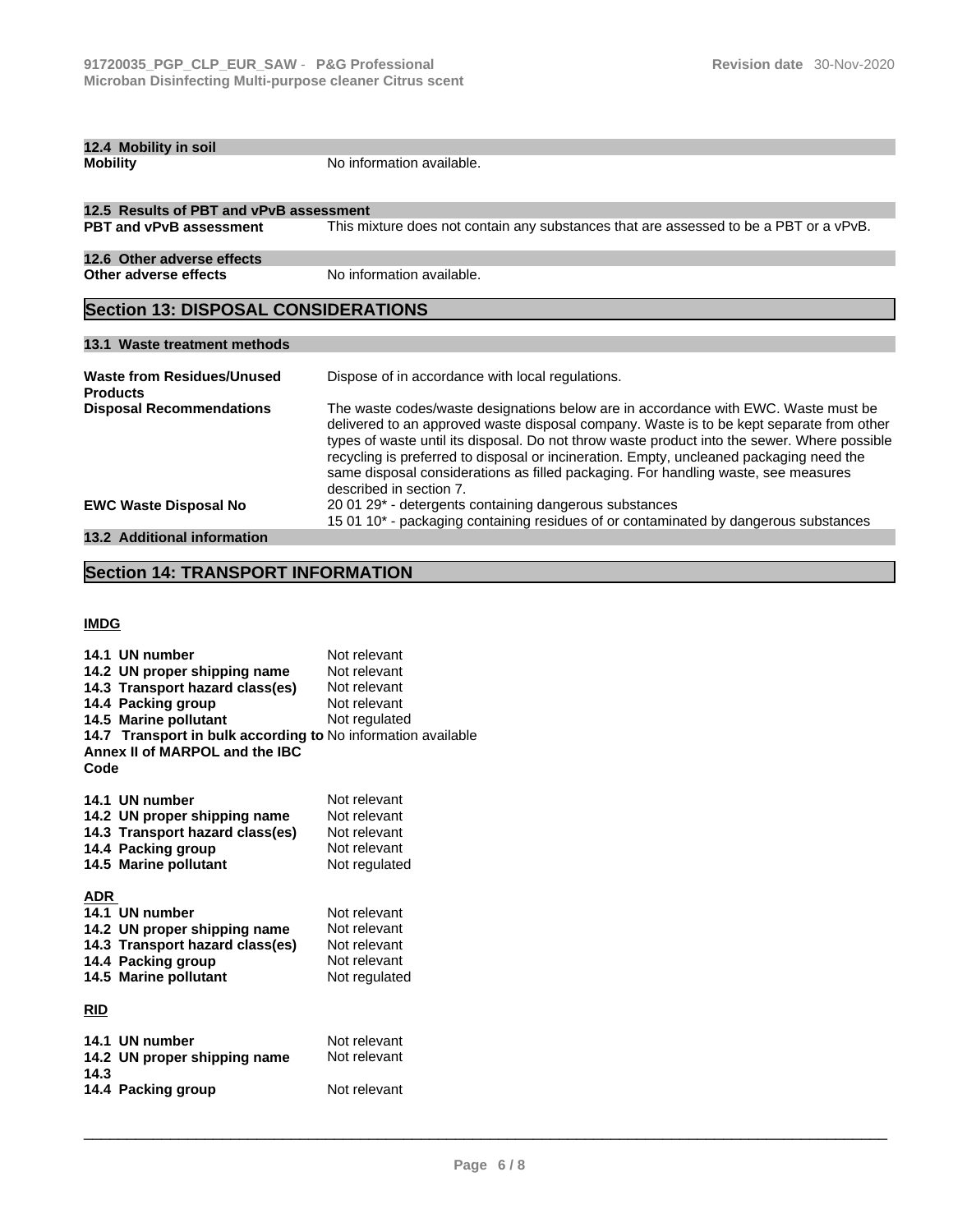|            | 14.5 Marine pollutant        | Not regulated |
|------------|------------------------------|---------------|
| <b>ADN</b> |                              |               |
|            | 14.1 UN number               | Not relevant  |
|            | 14.2 UN proper shipping name | Not relevant  |
| 14.3       |                              |               |
|            | 14.4 Packing group           | Not relevant  |
|            | 14.5 Marine pollutant        | Not regulated |

# **Section 15: REGULATORY INFORMATION**

#### **15.1 Safety, health and environmental regulations/legislation specific for the substance or mixture**

| <b>EU Regulations</b><br><b>Regulation (EC) No. 1907/2006,</b><br><b>REACH Annex XVII Substances</b><br>subject to restriction on marketing<br>and use as amended | Contains no REACH substances with Annex XVII restrictions.                                                                                                                                                                                                                                                                                                                                      |
|-------------------------------------------------------------------------------------------------------------------------------------------------------------------|-------------------------------------------------------------------------------------------------------------------------------------------------------------------------------------------------------------------------------------------------------------------------------------------------------------------------------------------------------------------------------------------------|
| <b>Regulation (EC) No. 1907/2006,</b><br><b>REACH Annex XVII Substances</b><br>subject to restriction on marketing<br>and use as amended                          | Contains no substance on the REACH candidate list.                                                                                                                                                                                                                                                                                                                                              |
| <b>XIV Substances Subject to</b><br>Authorisation                                                                                                                 | <b>Regulation (EC) No. 143/2011 Annex Contains no REACH Annex XIV substances.</b>                                                                                                                                                                                                                                                                                                               |
| <b>CESIO Recommendations</b>                                                                                                                                      | The surfactant(s) contained in this preparation complies(comply) with the biodegradability<br>criteria as laid down in Regulation (EC) No.648/2004 on detergents. Data to support this<br>assertion are held at the disposal of the competent authorities of the Member States and<br>will be made available to them, at their direct request or at the request of a detergent<br>manufacturer. |
| Other regulations, restrictions and<br>prohibition regulations                                                                                                    | Regulation (EC) No. 648/2004 (Detergents regulation). Classification and procedure used<br>to derive the classification for mixtures according to Regulation (EC) 1272/2008 [CLP].<br>Registration, Evaluation, Authorization, and Restriction of Chemicals (REACh) Regulation<br>(EC 1907/2006). Biocidal Products Regulation (EU) No 528/2012 (BPR).                                          |
| <b>National regulatory information</b><br>No information available                                                                                                |                                                                                                                                                                                                                                                                                                                                                                                                 |
| <b>15.2 Chemical Safety Assessment</b>                                                                                                                            |                                                                                                                                                                                                                                                                                                                                                                                                 |
| <b>Chemical Safety Assessment</b>                                                                                                                                 | No chemical safety assessment has been carried out for this mixture per REACH<br>regulation.                                                                                                                                                                                                                                                                                                    |

#### **Section 16: OTHER INFORMATION**

| 16.1 Indication of changes |              |
|----------------------------|--------------|
| <b>Issuing Date:</b>       | 30-Nov-2020  |
| <b>Revision date</b>       | 30-Nov-2020  |
| <b>Revision Note</b>       | Not relevant |

#### **16.2 Abbreviations and acronyms**

ADR: European Agreement concerning the International Carriage of Dangerous Goods by Road ADN: European Agreement concerning the International Carriage of Dangerous Goods by Inland Waterways ATE: Acute Toxicity Estimate DNEL: Derived No Effect Level EC50: Calculated concentration causing a 50% reduction in cellular reproduction IATA: International Air Transport Association IMDG: International Maritime Dangerous Goods Code LC50: Lethal Concentration to 50% of a test population LD50: Lethal Dose to 50% of a test population (Median Lethal Dose)